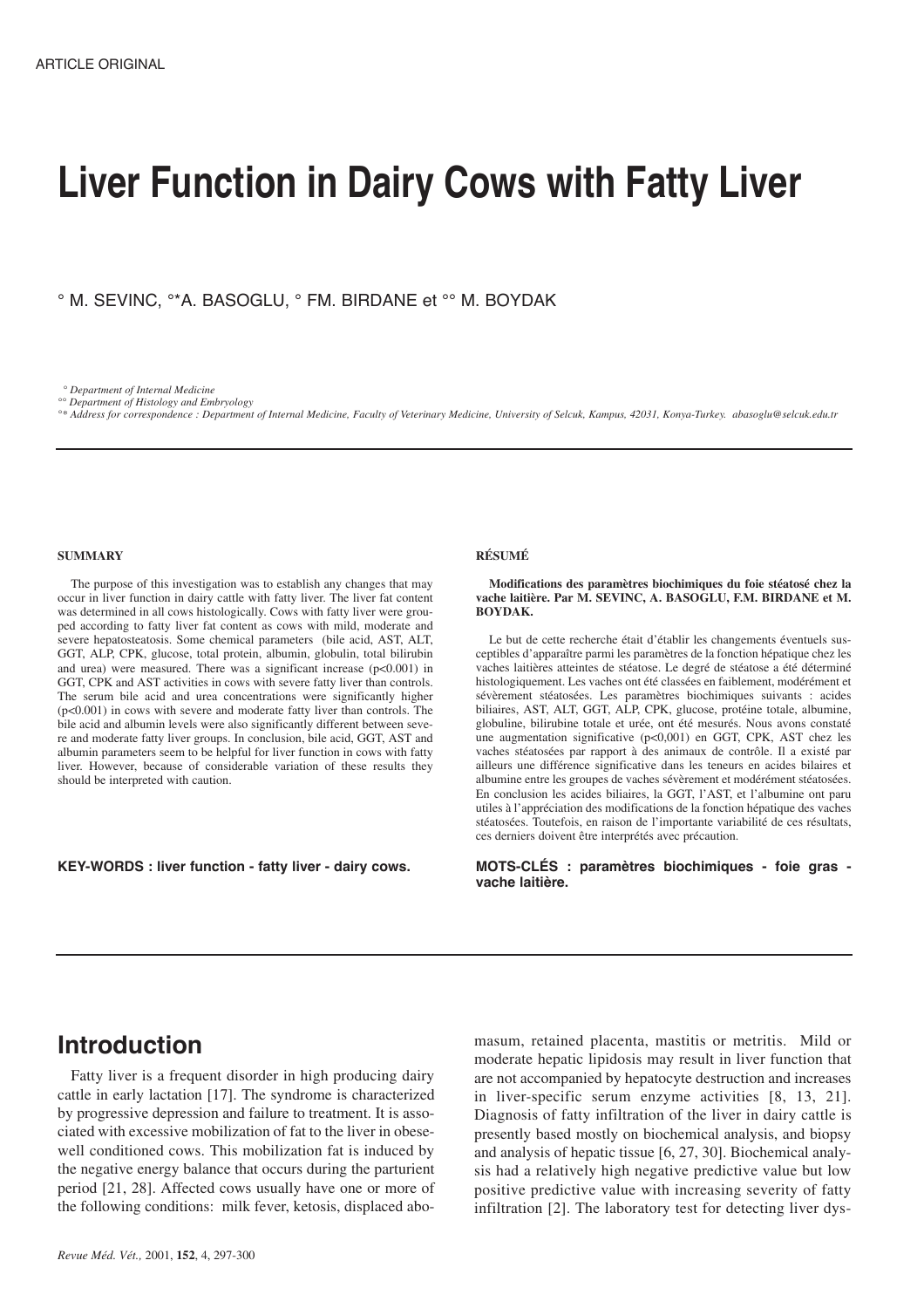function due to decreased functional hepatic mass or reduced hepatic blood flow are concentrations of endogenous substances normally extracted by the hepatobiliary system, eg, bile salts (bile acid) or bile pigments (biluribin) and plasma urea and total plasma protein; intravenous administration of certain exogenous dyes, eg, sulphobromphitalein (BSP) [11]. The tests above are discussed controversially. Because most of the test lack specifity, liver biopsy is frequently necessary in cases showing biochemical evidence of hepatobiliary disease.

The present study was designed to evaluate the liver function tests in dairy cattle with fatty liver.

# **Material and Methods**

## A) ANIMALS

44 cows with fatty liver and 12 healthy cows were used as a material. Cows with less than 10 per cent fat in the liver were classified as mildly fatty on the basis of histological analysis of liver biopsy samples. Those with 10 to 20 per cent fat were considered moderately fatty, while those with over 20 per cent fat were considered severely fatty [4].

## B) BLOOD SAMPLING AND SERUM ANALYSIS

Blood samples were taken from the jugular vein just before the liver biopsies were obtained. Separations of serum from coagulum were taken place immadiately within an hour by centrifugation for 15 minutes at 3000 rpm. Collected serum were stored at -20°C before analysis. Serum was analysed for bile acid, total bilirubin, direct biluribin, indirect biluribin, urea, total protein, albumin, globulin, Aspartate aminotransferase (AST), Alanine aminotransferase (ALT), Gamma glutamyltransferase (GGT), Creatine kinase (CK) and Alkaline phosphatase (ALP). All analysis were performed on an automated analyser (Olympus AU 5200) using commercial test kits (Olympus Diagnostica GmbH). Total serum bile acid concentrations (SBA) were determined enzymatically (Sigma Chemically GmBH) on an semi-automated analyser (Technicon RA-XT).

## C) LIVER BIOPSY

Liver biopsies were performed in the right,  $11<sup>th</sup>$  to  $12<sup>th</sup>$ intercostal space [25]. Liver samples were put in Baker's formaldehyde —  $Ca^{++}$  solution and fixed 16 hours [5]. Thin sections  $(12 \mu m)$  were cut from each sample and stained with oil Red O and Sudan Black B [18]. Fields from each of five randomly selected blocks were examined under light microscopy and changes recorded. The percent of fatty infiltration with less than 10  $\mu$ m<sup>2</sup>/100  $\mu$ m<sup>2</sup> were considered mildly fatty, and those with 10  $\mu$ m<sup>2</sup> to 20  $\mu$ m<sup>2</sup>/100  $\mu$ m<sup>2</sup> moderately fatty while those with over 20  $\mu$ m<sup>2</sup>/100  $\mu$ m<sup>2</sup> severely fatty (18).

#### D) STATISTICAL ANALYSIS

To evaluate group differences the one way ANOVA test, and to determine significance of variation the Duncan test were performed (SPSS 7.5 for Windows) .

## **Results**

Histological examination of liver biopsies in cows revealed in 17 cases mild, in 17 moderate and in 20 cows a severe fatty liver.

There was a significant increase  $(p<0,001)$  in GGT, CK and AST activities in cows with severe fatty liver than controls. The serum bile acid concentration was significantly higher (p<0,001), and the albumin concentration was significantly reduced (p<0,001) in cows with moderate and severe fatty liver than controls. The bile acid and albumin levels were also significantly different between in severe and moderate fatty groups. Although there were significant alterations in serum ALP, CK, T.bilirubin, urea and glucose activities, they were within normal range limits between fatty and control groups (Table I).

## **Discussion and Conclusion**

The present study describes the biochemical changes which take place simultaneously in the liver and serum during the fatty liver and the correlation between them.

In various animal species (dog, horse and sheep) determination of total serum bile acid (SBA) concentration is considered to be a sensitive and specific indicator in assessment of liver function [3, 9, 14, 26, 30, 31]. However, in cattle the diagnostic value of the determination of SBA as a liver function test is discussed controversially: whereas some authors [1, 11, 20, 27, 28, 30] considered SBA as a reliable indicator for liver dysfunction, other investigators [10, 12, 15] doubt the diagnostic value of SBA. According to REHAGE *et al.* [16] the determination of SBA concentrations is of little value in the recognation of fatty liver or even liver failure due to the considerable variance of SBA concentration in dairy cows. In the present study, the SBA concentrations varied considerably between all group of cows (range: 10-170 µmol/l), whereas there were significant increases in SBA related to degree of fat infiltration.

Hypoalbuminemia is a common terminal feature of chronic liver disease, occurring when the functional hepatic mass has been reduced to 20 per cent or less [11]. The lowest albumin level has been found in cows with liver failure, but no in cows with fatty liver [16]. There is negative correlation in serum albumin between the degree of fatty changes and the albumin level in dairy cows [22]. In the present study, the serum albumin levels were significantly reduced in cows with moderate and severe fatty liver than control and mild fatty liver groups. The albumin level in cows with severe fatty liver was the lowest. However, there were significant alterations in serum urea and glucose activities in cows with fatty liver than controls, but these parameters were within normal range limits. So, albumin urea and glucose are indicative of the liver's synthetic function although these results must be interpreted with caution [28].

Measurement of serum activities of hepatic enzymes can be useful, but it also has limitations [8, 23, 24]. AST activity in serum is fairly well correlated to hepatic lipidosis, but this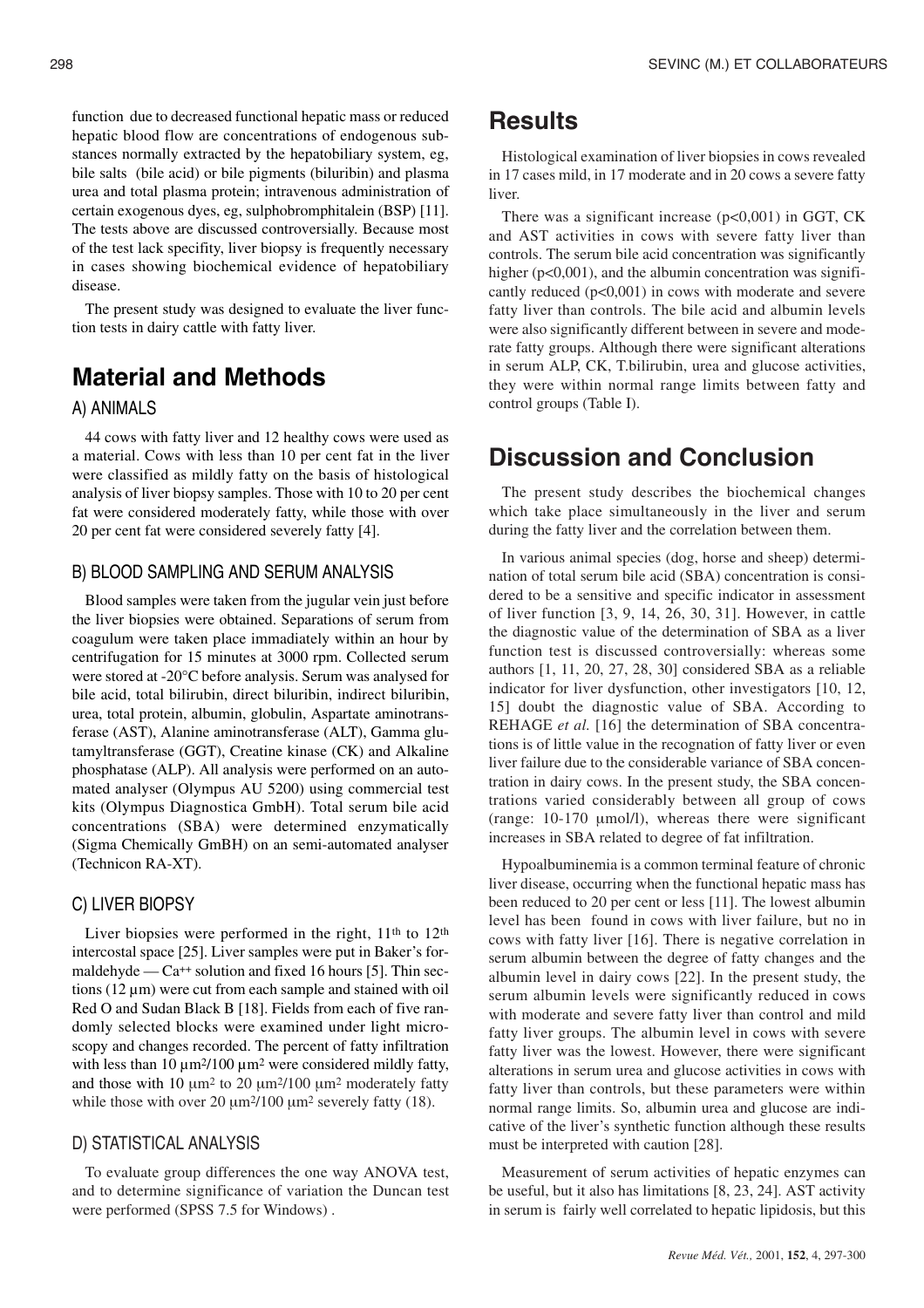#### LIVER FUNCTION IN DAIRY COWS WITH FATTY LIVER 299

|                      |                             | <b>Fatty Liver</b>           |                             |                             |              |       |
|----------------------|-----------------------------|------------------------------|-----------------------------|-----------------------------|--------------|-------|
| <b>Parameters</b>    | Control<br>(n:12)           | <b>Mild</b><br>(n: 17)       | Moderate<br>(n:17)          | <b>Severe</b><br>(n: 20)    | $\mathbf{F}$ | P     |
| BileAcid (µmol/L)    | $34.9 \pm 8.3$ <sup>c</sup> | $51.5 \pm 8.2^{bc}$          | $72.5 \pm 8.6$ <sup>b</sup> | $97.8 \pm 9.0^2$            | 9.437        | 0.000 |
| Glucose (mg/dl)      | $82.3 \pm 5.1^a$            | 53.4 $\pm$ 2.5 <sup>b</sup>  | 58.8 $\pm$ 5.6 <sup>b</sup> | 53.7 $\pm$ 4.0 <sup>b</sup> | 8.026        | 0.000 |
| T. Proteine (g/dl)   | $7.9 \pm 0.1^a$             | $8.1 \pm 0.2^a$              | $7.1 \pm 0.2^b$             | $7.7 \pm 0.2^a$             | 4.775        | 0.005 |
| Albumine $(g/d)$     | $3.4 \pm 0.1^a$             | $3.3 \pm 0.1^a$              | $2.7 \pm 0.1^{\rm b}$       | $2.1 \pm 0.1^c$             | 49.882       | 0.000 |
| Globuline (g/dl)     | $4.5 \pm 0.1^{ab}$          | $4.9 \pm 0.2^a$              | $3.8 \pm 0.3^{b}$           | $4.4 \pm 0.2^{ab}$          | 3.986        | 0.012 |
| T. bilirubin (mg/dl) | $0.3 \pm 0.1^b$             | $0.3 \pm 0.1^b$              | $0.5 \pm 0.1^{ab}$          | $0.6 \pm 0.1^a$             | 4.393        | 0.007 |
| D. biluribin (mg/dl) | $0.1 \pm 0.3^{b}$           | $0.1 \pm 0.3^{b}$            | $0.1 \pm 0.3^{b}$           | $0.2 \pm 0.3^a$             | 6.131        | 0.001 |
| I. biluribin (mg/dl) | $0.2\pm0.1^{\mathrm{b}}$    | $0.2 \pm 0.1^{\circ}$        | $0.3 \pm 0.1^{ab}$          | $0.4 \pm 0.1^a$             | 3.179        | 0.030 |
| Urea (mg/dl)         | $18\pm1.2$ <sup>c</sup>     | $19.4 \pm 1.3^{bc}$          | $31.4{\pm}4.4^{a}$          | $26.8 \pm 3^{ab}$           | 4.445        | 0.007 |
| ALP (U/L)            | $99.8 \pm 8.2^a$            | $64.4{\pm}7.6^{b}$           | $71.5 \pm 7.1^{\circ}$      | $79.4{\pm}5^{\rm b}$        | 4.265        | 0.008 |
| $CK$ (U/L)           | $121.2 \pm 12.3^{\circ}$    | $112.2 \pm 9.6$ <sup>b</sup> | $197.9 \pm 22^{ab}$         | $228.4 \pm 4^a$             | 3.996        | 0.011 |
| GGT (U/L)            | $22.3 \pm 2.1^{\circ}$      | $24.6{\pm}2.6^{\text{b}}$    | $43.7 \pm 7.5^{\text{b}}$   | $6.7 \pm 1.1^a$             | 8.0.76       | 0.000 |
| AST (U/L)            | $65.1\pm4^b$                | $82.6{\pm}7.3^{b}$           | $96.0\pm6.7^{\circ}$        | $154.6 \pm 23^{a}$          | 6.838        | 0.000 |
| ALT (U/L)            | $29.1 \pm 1.7$              | $24.9 \pm 1.3$               | $27.0 \pm 1.6$              | $29.3 \pm 1.5$              | 1.823        | 0.152 |

Means with different supercrits within one row differ significantly ( $p < 0.05$ )

TABLE I. — Results of clinical chemistry (( s) in dairy cows with mild, moderate and severe fatty liver.

enzyme is nonspecific to hepatic tissue [17, 19]. GGT is more specific to liver tissue, but the correlation of these serum activities with hepatic lipidosis is not as high [7]. In the group of cows with liver failure, AST level was one of the highest parameters [16]. BOGIN *et al.* [8] found significantly the AST level in cows with severe fatty liver. Some of the increase of AST may have been due to muscle demage as evidenced by results of CK measurement [7]. In accordance with the references above, in the present study, the AST, GGT and CK levels were significantly higher  $(p<0,001)$  in cows with severe fatty liver. Although there was significant increase in CK activity in cows with severe fatty liver, it was within normal range limits. So, these AST and GGT increases may be due to severe fatty infiltration.

In conclusion, bile acid, GGT, AST and albumin concentrations seem to be helpful for liver function in cows with fatty liver. However, because of considerable individual variations of these results, they should be interpreted with caution.

# **Bibliography**

- 1. ABDELKADER S.V. and HAUGE J.G. : Serum bile acids and enzymes in the syudy of liver disease in dogs and cattle. *Isr. J.Vet.Med.*, 1986, **42**, 385-392.
- 2. ACORDA J.A., YAMADA H. and GAHMSARI S.M. : Comparative evaluation of fatty infiltration of the liver in dairy cattle by using blood and serum analysis, ultrasonography, and digital analysis. *Vet. Quart.*, 1995, **17**, 12-14.
- 3. ANWER M.S., GRONWALL RR., ENGELLEMS L.R. and KLENT R.D. : Bile acid kinetics and bile secretion in the pony. *Am. J. Vet. Physiology.*, 1975, **229**, 592-497.
- 4. ASLAN V., ASTI R., NIZAMLIOGLU M., TEKELI T., BASOGLU A. and DEMIRCI U. : Fatty liver syndrome associated with some postparturient period disease. Selçuk Üniv. *Vet. Fak. Derg.*, 1988, **4**, 43-51.
- 5. BAKER J.R. : The histochemical recognition of lipid guard. *J. Micr. Sci.*, 1946, 87-441.
- 6. BASOGLU A., SEVINC M., O.K.M. and GOKCEN M. : Peri and postparturient concentrations of lipid lipoprotein insulin and glucose in normal dairy cows. *Tr. J. of Veterinary and Animal Sciences*, 1998, **22**, 141-144.
- 7. BODY J.W., DOUGLAS T.A., GOULD C.M. and GRIMES F.C. : The interpretation of serum enzyme assay in cattle. *Vet. Rec.*, 1964, **76**, 567-574.
- 8. BOGIN E., AVIDAN Y., MEROM M., SOBACK S. and BRENNER G. : Biochemical changes associated with the fatty liver syndrome in cows. *J. Comp. Path.*, 1988, **98**, 337-347.
- 9. CENTER S.A., BALDWIN BH., ERB H.N. : Bile acid concentrations in the diagnosis of hepatobiliary isease in the dog. *J.A.V.M.A.*, 1985, **187**, 935-940.
- 10. CRAIG A.M., PEARSON E.G. and ROWE K. : Serum bile acid concentrations and in clinically normal cattle: comparison by type, age and stage of lactation. *Am. J. Vet. Res.*, 1992, **53**, 1784-1786.
- 11. DUNN Y. : Assessment of liver damage and dyes function. In Practice. 1992, July, 193- 200.
- 12. GARRY F.M., FETTAN M.J., CURTIS C.R. and SMITH J.A. : Serum bile acid concentration in dairy cattle with hepatic lipidosis. *J. Vet. Inter. Med.,* 1994, **8**, 6 : 432-438.
- 13. GERLOFF B.J., HERDT T.H. and EMERY R.S. : Relationship of hepatic lipidosis to health and perforance in dairy mery, RS cattle. *JAVMA*. 1986, **188**, 8 : 845-850.
- 14. HAUGE JG. and ABDELKADER V. : Serum bile acids as an indicatory of liver disease in dogs. *Acta Vet. Scand.*, 1984, **25**, 495-503.
- 15. OLSON T. : Serum bile acids in cattle: diurnal variations and variations due to stage of lactation. *J. Vet. Med. A.*, 1988, **35**, 467-472.
- 16. REHAGE J., QUALLMANN K., MEIEN C., STOCKHOFE-ZUR-VIEDEN N., HOELTENSHINKAN M. and POHLANZ J. : Total serum bile acid concentration in dairy cows with fatty liver and liver failure. *Dtsch. Tierarztl. Wschr.*, 1999, **106**, 26-29.
- 17. REID IM. and ROBERTS CJ. : Subclinical fatty liver in dairy cows. *Irish Vet. J.*, 1983, **37**, 104-110.
- 18. ROMEIS B. : Microskopische Technic, Urban and Schwarrenberg, München-Wien-Baltimore, 1989.
- 19. ROUSSEL J.A., WHITNEY SM. and JOLE J.D. : Interpreting a bovine serum chemistry profile; Part II. *Vet. Med.*, 1997, June, 559- 566.
- 20. ROUSSEL J.A., WHITNEY S.M. and JOLE J.D. : Interpreting a bovine serum chemistry profile; Part I. *Vet. Med.*, 1997, June, 553- 558.
- 21. RUKKWAMSUK T., KIUIP T.A.M. and WENSING T. : Relationship between over feeding and over conditioning in the dairy period and the problems of high producing dairy cows during the postparturient period. *Vet. Quart.*, 1999, **21**, 71-77.